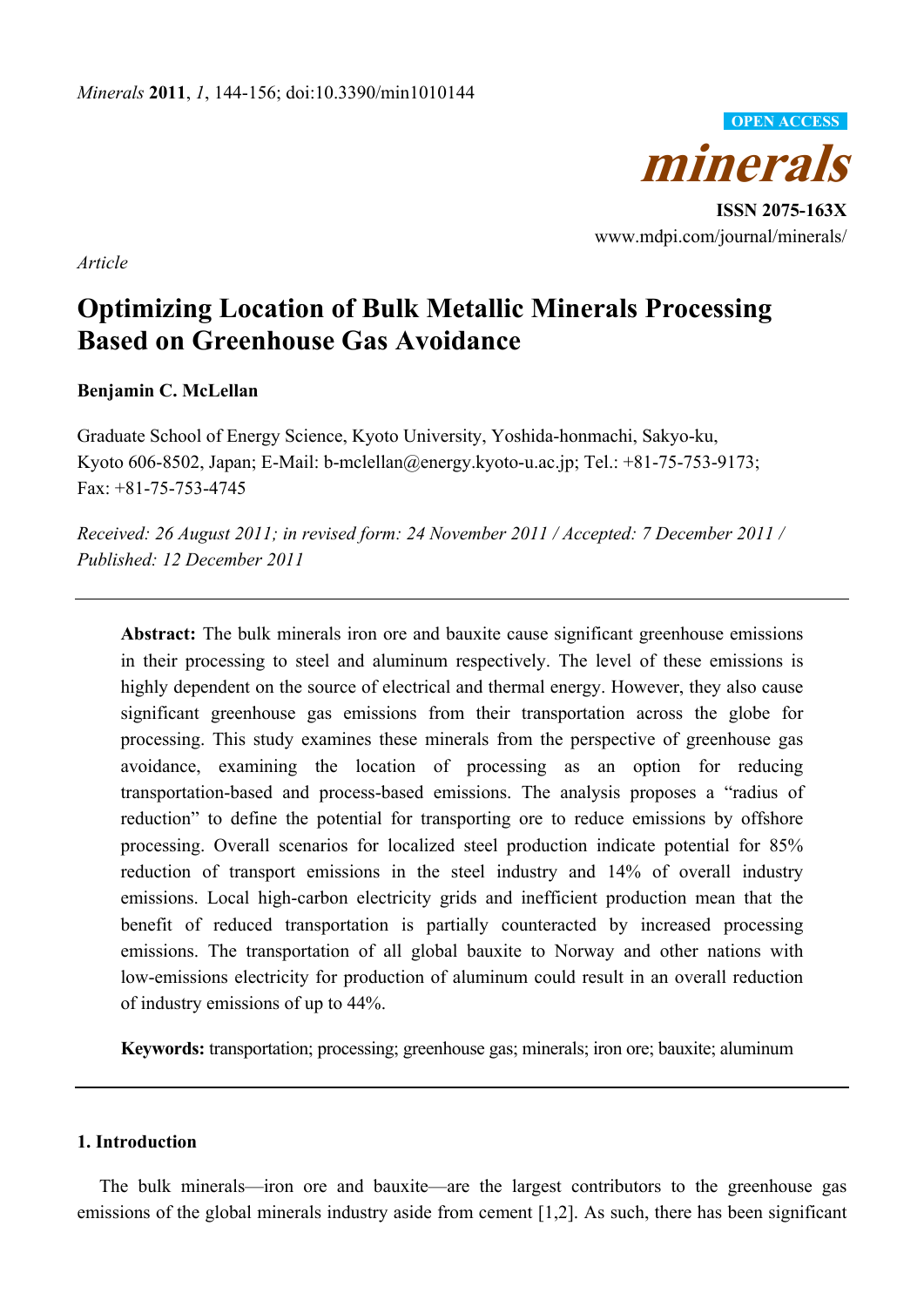ongoing research into ways of mitigating the emissions from the processing of these vitally important materials [1,3,4]. One of the touted strategies in regards to aluminum from bauxite has been the shifting of aluminum refineries to countries such as Iceland that have high renewable energy potential in their electricity grids. The transportation of these minerals has however, been shown to be a significant contributor to the life cycle emissions [5]. So the question that must be asked is whether the excess transportation creates a net benefit in terms of greenhouse gas avoidance.

The two mineral-to-metal production chains are significantly different in nature, meaning that the expected avoidance and optimal location are expected to be quite different. For example, the life cycle emissions of steel are highly dependent on the use of coke and coal in the blast furnace. Although there is some indication that the use of charcoal from renewable biomass is feasible in the range of 20–60% substitution, it is not considered likely that 100% renewable fuel could be used on a large scale [6,7]. This means that the co-location of coking coal (another bulk mineral) and iron ore in close proximity would be expected to be ideal conditions for locating processing, as the maximum transport could be reduced (if there is no consideration of alloying elements). In the case of aluminum however, the major life cycle energy usage is electrical in the aluminum smelter [1,4,8]. This means that the potential to utilize renewable electricity, from a wide range of renewables, is high. Thus the carbon emissions of the electricity grid of a country, and its future potential for renewable energy, would determine the benefit for greenhouse avoidance of smelting alumina there. An additional consideration (not analyzed here) could be the indirect emissions—for example from the production of caustic soda (NaOH) (approximately 172 kg NaOH per tonne of Al [8]), which can contribute significantly to indirect emissions (900–3,000 kg  $CO<sub>2</sub>$ -eq/t NaOH) [9].

An examination of the recent production history [10-12] shows that globally approximately 75% of increase in production from 1998 to 2008 has been in countries with high (and in many cases increasing) carbon dioxide emissions per unit of electricity—namely Australia, China, India, Indonesia, Iran and the United Arab Emirates—with the largest contribution from China. Conversely, in the same period, approximately 22% of increased production was in Argentina, Brazil, Canada, Iceland, Norway, Russia and Tajikistan—where the emissions from grid electricity are much lower due to the high renewable energy and gas usage. An additional improvement in the emissions from global aluminum production came from the decrease in production in the United States over that period, which effectively removed highly emitting production from the mix.

The overall aim of this paper is to determine whether there would be a net benefit in terms of greenhouse gas emissions from the relocating of bulk minerals processing—either from reduction of transportation emissions by localization of processing, or by reducing processing emissions by relocating to countries with lower emissions energy sources. The paper examines the emissions from the global production of the bulk minerals iron ore and bauxite and the emissions from their processing to steel and aluminum, as well as international shipping between major ore producing and primary metal producing countries. Emissions from domestic transport of bulk minerals to ports for export have been shown elsewhere to be only a small fraction of the international transportation emissions [5] (in the context of Australia, which could be assumed to have one of the largest domestic emissions rates due to the long distances to ports). In terms of transportation, therefore, international transportation emissions are the focus of this work. In order to clarify whether there is any overall benefit in transporting or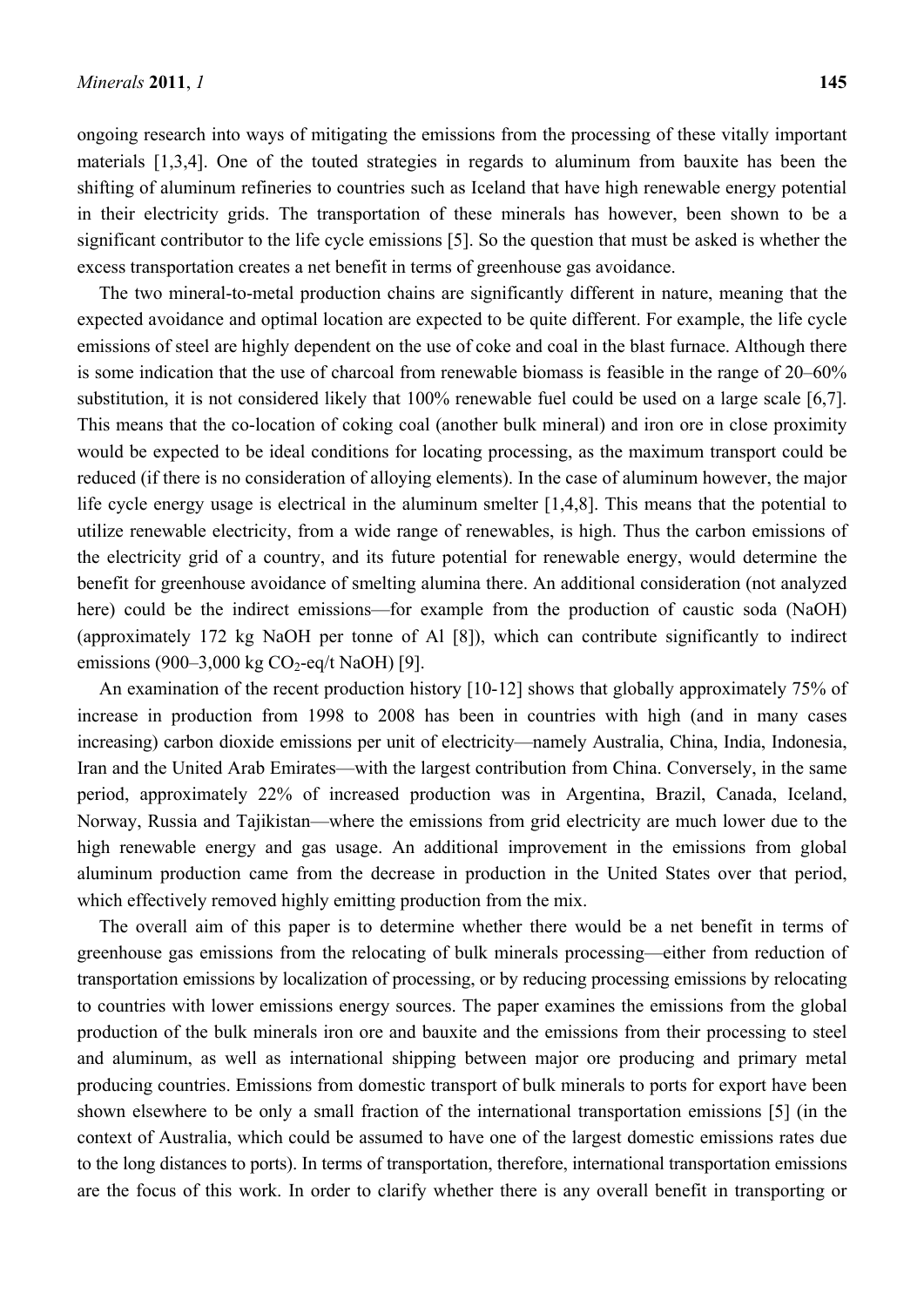not-transporting ore for processing, the processing emissions based on current and potential alternative processing locations are also calculated.

## **2. Methodology**

A list of the major iron ore, coal and bauxite exporting nations and the countries that produced steel and aluminum was produced using data from the USGS [12]. The electricity grid emissions figure for each of these nations was taken from the IEA [10,11]. The global average distance travelled per tonne of bauxite-alumina, iron ore and coal was used to estimate the total transport load and then specific trade routes were used to calculate the transport load under the scenarios of onsite or alternative processing locations.

The emissions from the production of the metals were then calculated in three stages:

- 1. Emissions from transportation—to the current metal producers or to alternative producers
- 2. Emissions from processing—at the ore producer or at the metal producer
- 3. Alternative processing sites were compared, and the optimal outcome identified

For steel production, the transportation of both coking coal and iron ore was considered, as both are critical to global iron and steel production. For aluminum production, the refining of alumina and smelting of aluminum were considered as potentially undertaken in different locations.

#### *2.1. Transportation Emissions*

The first step in determining the mitigation potential for the non-transport of bulk minerals was identifying how far they are currently transported. An initial estimate was undertaken using the historical figures for maritime transport of bulk minerals to derive the average distance per tonne of mineral exported, as well as production figures for iron ore and steel, bauxite, alumina and aluminum [8,12] and exports of coal and coal products [10,11,13]. These figures are shown in Table 1, with the emissions factors used throughout this paper for international shipping shown in Table 2. Combined, these emissions are equivalent to approximately 8% of the minerals industry's other energy-based emissions, or for iron ore and bauxite-alumina respectively about 14% of the steel industry and 2% of the non-ferrous minerals industry's emissions. It must be noted that the transport of final product metal is not considered in these initial estimates.

Mitigation of these emissions, without consideration of further optimization, could be anticipated to be related directly to the grade of the ore being transported—that is, approximately 60% for iron ore,  $37\%$  Al<sub>2</sub>O<sub>3</sub> for bauxite and  $52\%$  Al in alumina by mass. Thus, by not transporting iron ore but instead transporting iron or steel, approximately 40% of the transportation emissions is avoided (or around 69 Mt  $CO_2$ -eq). By processing bauxite and alumina through to aluminum onsite, the final exported mass would be approximately 26 Mt, leading to an avoided transportation emission load of 6.2 Mt CO<sub>2</sub>-eq. The overall effect of this reduction in transportation from both sectors (not including any subsequent effect on coking coal transport) would be a reduction of 20% of the initial transportation emissions (for coal, iron ore and bauxite-alumina)—or the equivalent of 1.6% of the minerals industry's energy emissions (as shown in Table 3).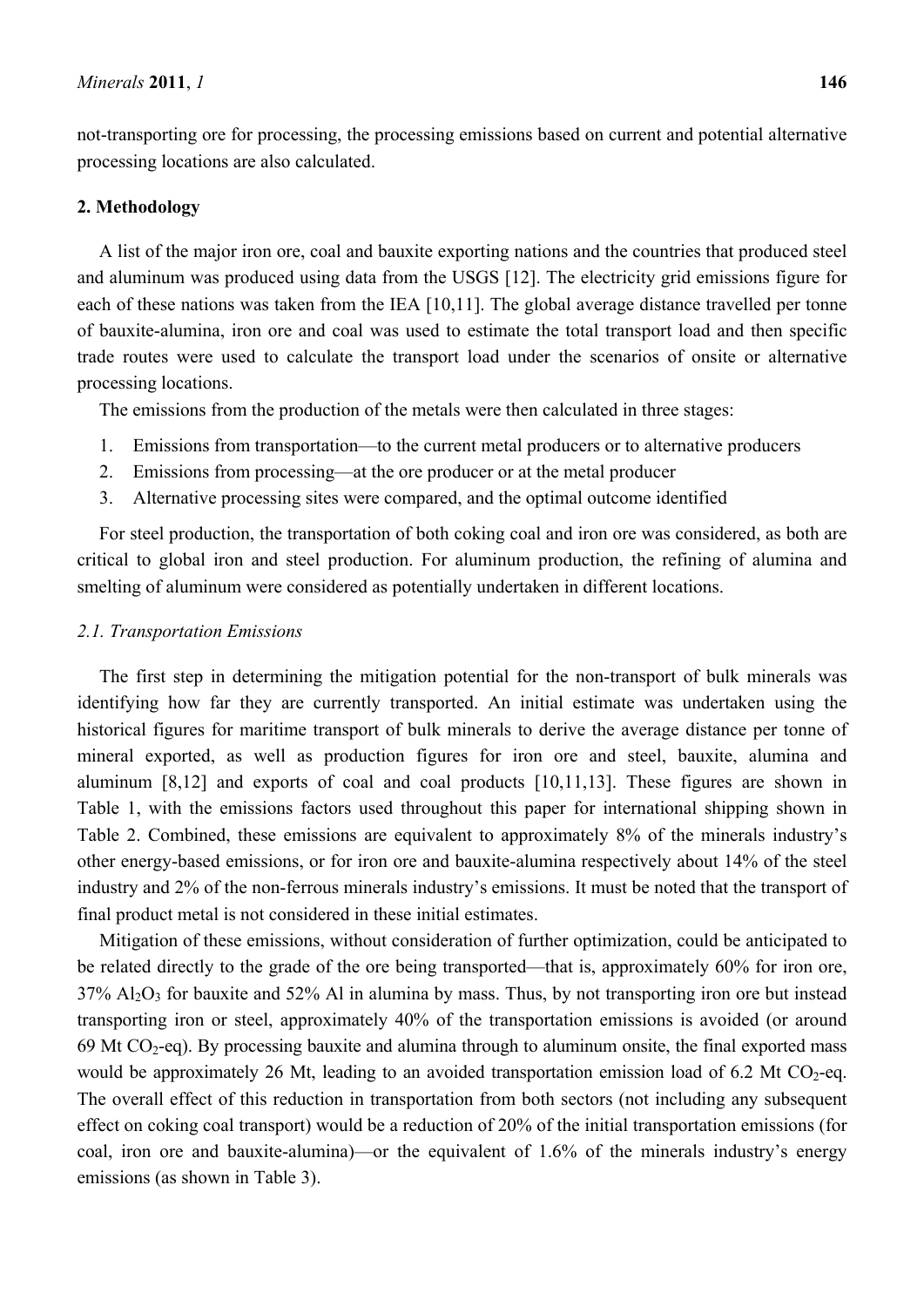|                 |       | <b>Total transport</b><br>(billion km) |                          | <b>Total tonnage</b><br>(Mt) | Average distance<br>per tonne (km/t) | <b>Total energy</b><br>consumption<br>(PJ) | <b>Total</b><br>emissions<br>$(kt CO2-eq)$ |
|-----------------|-------|----------------------------------------|--------------------------|------------------------------|--------------------------------------|--------------------------------------------|--------------------------------------------|
|                 | 2003  | 2008                                   | 2003                     | 2008                         | 2003/2008                            | 2008                                       | 2,008                                      |
| Bauxite-Alumina | 319   | 430                                    | 63                       | 85                           | 5,060                                | 73                                         | 9,000                                      |
| Fe ore          | 4,890 | 8,200                                  | 524                      | 880                          | 9,330                                | 1,400                                      | 172,000                                    |
| Coal            | 4,520 | 6,430                                  | 619                      | 880                          | 7,310                                | 1,090                                      | 135,000                                    |
| Coking coal     | ۰     | 1,610                                  | ۰                        | 220                          | 7,310                                | 270                                        | 34,000                                     |
| Coke            | ۰.    | 220                                    | $\overline{\phantom{a}}$ | 30                           | 7,310                                | 40                                         | 5,000                                      |

**Table 1.** Global maritime transport figures for bulk minerals in 2003 (based on [14]) and extrapolated to 2008.

Notes: (1) Although relatively small, the distances attributed to coke transport are expected to be an overestimate; (2) Calculation of energy and emissions: Total tonnage  $\times$  Average distance per tonne  $\times$ Emissions Factor (from Table 2).

**Table 2.** Emissions and energy use factors per net tonne-kilometer (ntk) for international shipping (as per [5]).

| Final energy consumption (combustion of fuel)          | $0.17$ MJ/ntk                      |
|--------------------------------------------------------|------------------------------------|
| Carbon dioxide emissions from final energy consumption | $0.021$ kg CO <sub>2</sub> -eq/ntk |

|                           |                           |                            | <b>Final energy consumption</b>                | $CO2$ emissions                                          |                                             |                                                   |
|---------------------------|---------------------------|----------------------------|------------------------------------------------|----------------------------------------------------------|---------------------------------------------|---------------------------------------------------|
| <b>Industry</b><br>sector | <b>Production</b><br>(Mt) | <b>Electricity</b><br>(PJ) | <b>Fossil fuel</b><br>thermal<br>energy $(PJ)$ | <b>Combustible</b><br>waste, renewables<br>and heat (PJ) | <b>From</b><br>electricity<br>$(Mt CO2-eq)$ | <b>From fossil</b><br>fuel usage<br>$(Mt CO2-eq)$ |
| Iron and steel            | 1,330                     | 3,372                      | 20,923                                         | 749                                                      | 506                                         | 2,053                                             |
| Non-ferrous<br>metals     | 77                        | 2,841                      | 1,683                                          | 115                                                      | 396                                         | 115                                               |
|                           | 1,407                     | 6,212                      | 22,606                                         | 864                                                      | 902                                         | 2,168                                             |
| Total                     | Percentage                | 21%                        | 76%                                            | 3%                                                       | 29%                                         | 71%                                               |
|                           |                           |                            | 29,682(PJ)                                     |                                                          | 3,070 (Mt $CO_2$ -eq)                       |                                                   |

**Table 3.** Current energy usage and emissions in the metals industries [10-12].

Examining the broad effect on coking coal transportation, currently 220 Mt of coking coal is shipped worldwide [15] from 6 major exporting countries (see Table 4). The localization of steel production would have two counteracting effects on coking coal transportation. Firstly, those countries that produce less than sufficient coking coal in order to process their domestic iron ore would require increased imports of coking coal to cover their deficit. Secondly, countries that currently import iron ore would no longer need to import coking coal for this imported ore. The calculated value of the increase required for the former countries would be 210 Mt, while the decreased requirement for the latter countries would be 145 Mt. On the assumption that the transported distance would be equivalent for each tonne of coal, the overall increase in transported coking coal would be 65Mt and the subsequent increase in emissions would be  $9.9$  Mt CO<sub>2</sub>-eq. If charcoal from domestic sources could be substituted for coke at 20% or 60% respectively as suggested elsewhere [6,7], then a subsequent reduction in the import requirement of coking coal would be reduced significantly. (These results are summarized in Table 5).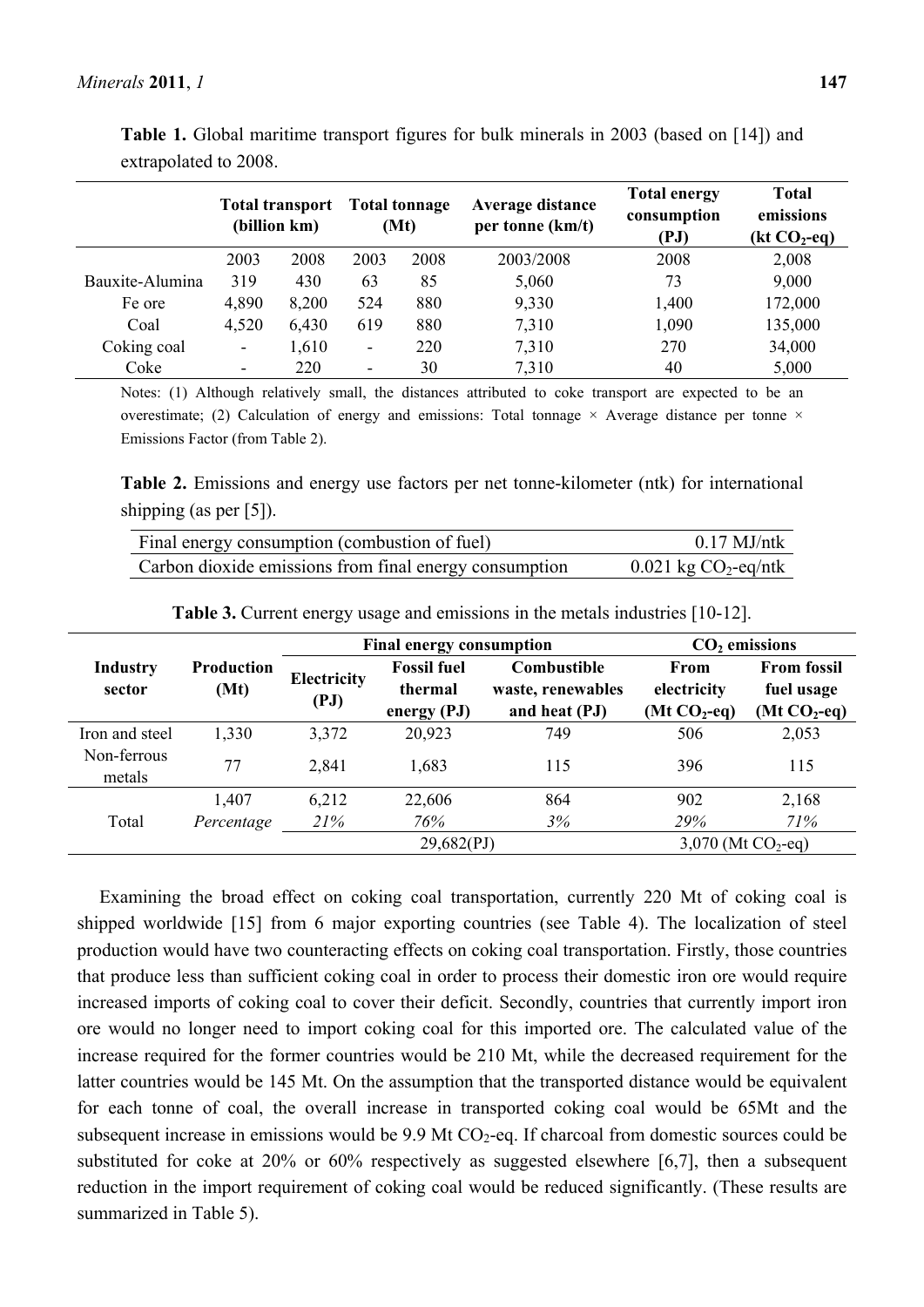| Country                   | 2008 exports of metallurgical coal (Mt) |
|---------------------------|-----------------------------------------|
| Australia                 | 134.8                                   |
| Canada                    | 26.6                                    |
| China                     | 3.5                                     |
| Poland                    | 17                                      |
| <b>Russian Federation</b> | 15.5                                    |
| <b>United States</b>      | 38.6                                    |
| <b>Total seaborne</b>     | 220.7                                   |

**Table 4.** Metallurgical coal exports [15].

| <b>Total seaborne</b>     | 220.7 |
|---------------------------|-------|
| <b>United States</b>      | 38.6  |
| <b>Russian Federation</b> | 15.5  |
| Poland                    |       |

**Table 5.** Coking coal transport under a localization strategy for steel production.

| <b>Scenario</b>                                             | Coal transported<br>(Mt) | <b>Associated emissions</b><br>(Mt $CO2$ -eq) |
|-------------------------------------------------------------|--------------------------|-----------------------------------------------|
| <b>Current transported coal</b>                             | <b>220</b>               | 35                                            |
| Non-transported coal                                        | $-145$                   | $-22$                                         |
| Localised processing—new total coal imports                 | 210                      | 32                                            |
| Localised processing $+20\%$ domestic charcoal substitution | 170                      | 26                                            |
| Localised processing $+60\%$ domestic charcoal substitution | 81                       | 13                                            |

# *2.2. Processing Emissions*

Emissions from the production of steel, alumina and aluminum are dependent on the source of electricity and the source of thermal energy used in processing. It can be seen from Table 4 that the contribution of thermal energy is greatest in the iron and steel sector, and that electricity plays a stronger role in the non-ferrous metals sector. For steel, the thermal energy is the highest source of emissions as the current large-scale production technology—blast furnaces/oxygen blown converter—is optimized to utilize coal and coke, with minimal substitutability of coke due to its non-process function in providing bed mechanical stability [7]. The emissions and energy from the production of coke from metallurgical coal are included in the steel sector balance in Table 4 as per convention [10]. These are significant contributors to steel sector totals and a crucial part in steel production. Energy use in the iron and steel industry is typically available on a country-by-country basis [10,11]. Using this data, and emissions factors for coal and coke consumption [16], we can estimate the national emissions per tonne of steel produced. From the production figures for iron ore and steel, we can determine the amount of iron ore export that could be avoided in favor of local production of steel. The subsequent benefit to world iron and steel industry emissions can be calculated assuming the current national steel emissions per unit remain constant for the increased production. Although this does not include improvements from the use of modern technology or the potential differences caused by a change in the production process mix, it is considered a reasonable estimate. This aggregated figure comes to approximately 235 Mt  $CO<sub>2</sub>$ -eq that could be avoided (or approximately 9% of the industry's emissions). Much of this benefit would come from not producing steel in China—where the emissions per tonne of steel are much higher than the world average.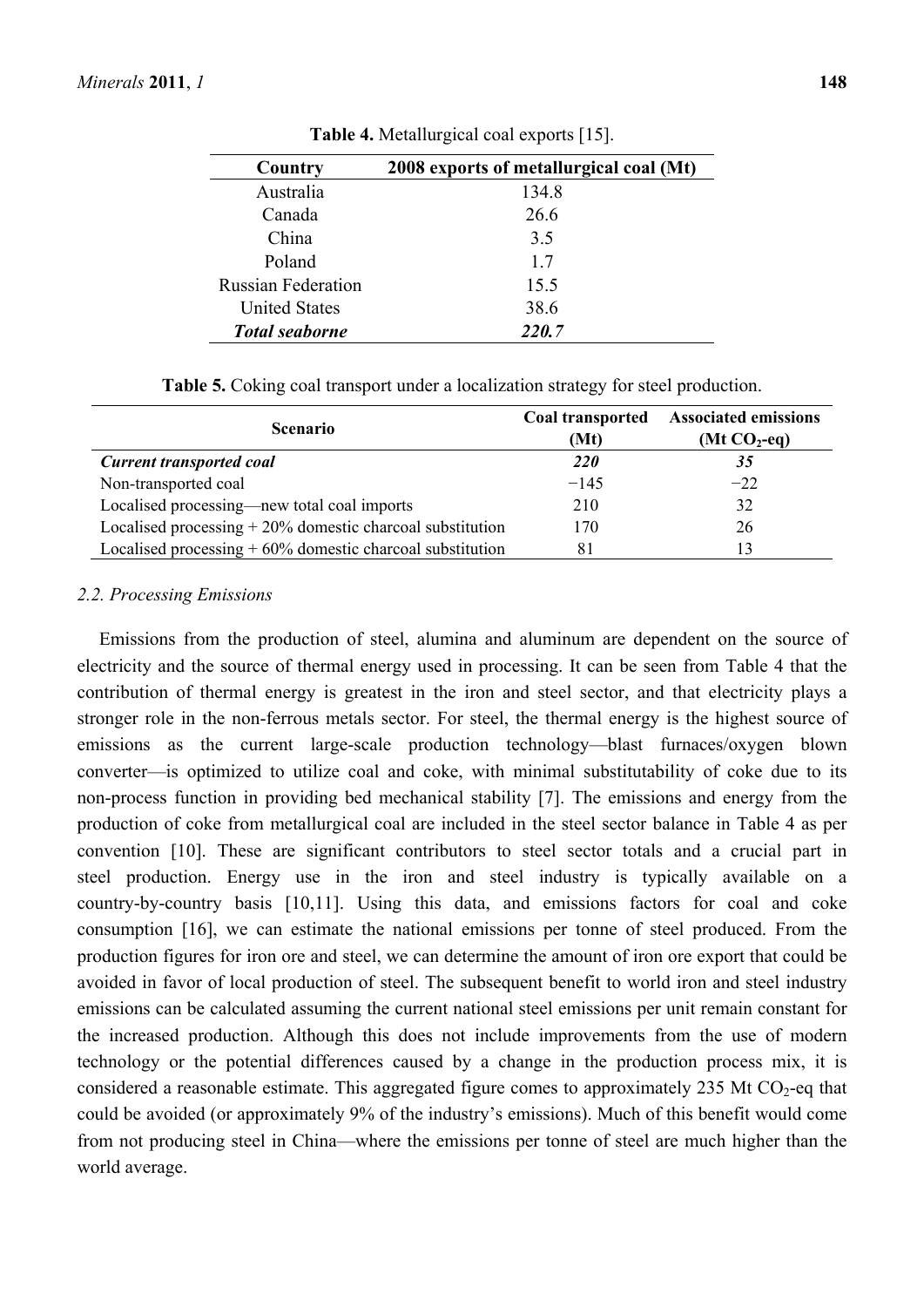Global usage of energy in the production of metals is shown in Table 4. The energy used to produce non-ferrous metals is not disaggregated at the global scale hence to identify the final energy usage in alumina and aluminum production we must rely on alternative sources—e.g., [1,4,8]. In terms of tonnage, aluminum production contributes over 50% of the non-ferrous metals sector, but this cannot be directly correlated to its energy usage. Therefore, using the global industry average energy usage [8], we can determine the current industry emissions from the refining and smelting stages of the process at the global and national level. The global aggregate emissions calculated in this way are 645 Mt CO<sub>2</sub>-eq (25% larger than the figure for the global non-ferrous metals industry) of which 53% are from alumina refining and 47% from aluminum smelting. 52% of the total is from the thermal energy usage in alumina refining. The difference in this figure calculated by a bottom-up methodology as compared with the reported energy statistics for the global non-ferrous metals industry (see Table 4) is possibly due to a combination of under-reporting or non-reporting at the global level, the lack of coverage of the entire industry in the International Aluminum Institute's survey, and lower carbon fuel mix and efficiency changes between 2005 and 2008. Ideally, the top-down approach would be applied to both iron-steel and bauxite-aluminum however the lack of disaggregated energy use data for alumina and aluminum make this difficult to justify. Therefore the bottom-up approach is used for the remainder of the assessment for bauxite-aluminum, while the iron-steel analysis utilizes the top-down approach due to data availability and the opportunity to examine two alternative applications of the "radius of reduced emissions" introduced below.

Using a similar process to that outlined for iron and steel, the localization of bauxite processing through to aluminum would result in an increase in emissions to 730 Mt  $CO<sub>2</sub>$ -eq (14% increase). The bulk of this increase would come from the higher emissions due to electricity from higher carbonintensity local electricity grids, which would contribute 56% to the total.

#### *2.3. Combined Emissions*

So far, we have examined the emissions from transportation and processing separately, however to obtain the true picture of the potential of localization or alternative siting of minerals processing, we must combine the two aspects. We introduce here the "radius of reduced emissions" for the transportation and processing of minerals. Inside this radius, emission may be reduced for a given original and final energy mix, while outside the radius the emissions from transportation will overtake the benefit of processing offshore.

Optimizing the location of processing for bauxite to alumina and alumina to aluminum, we can define the radius of reduced emissions based on the life cycle energy usage at each stage of processing. The total emissions per tonne of input material from the transportation and processing of the mineral, is given by Equation (1):

$$
E_{\text{Total}} = D \times EF_{\text{trans}} + EF_{\text{Th}} \times E_{\text{Th}} + EF_{\text{El}} \times E_{\text{El}} \tag{1}
$$

where:  $E_{Total}$  = Total emissions (kg CO<sub>2</sub>/t input mineral); D = distance transported (km)  $EF_{trans}$  = Emissions factor for transport (kg  $CO_2/t$  km);  $EF_{Th}$  = Emissions factor for thermal energy usage (kg  $CO_2/GJ$ );  $EF_{El}$  = Emissions factor for electric energy usage (kg CO<sub>2</sub>/GJ);  $E_{Th}$  = Thermal energy usage (GJ/t);  $E_{\text{EI}}$  = Electric energy usage (GJ/t); To determine the radius of reduction (R<sub>i</sub>), we make the transport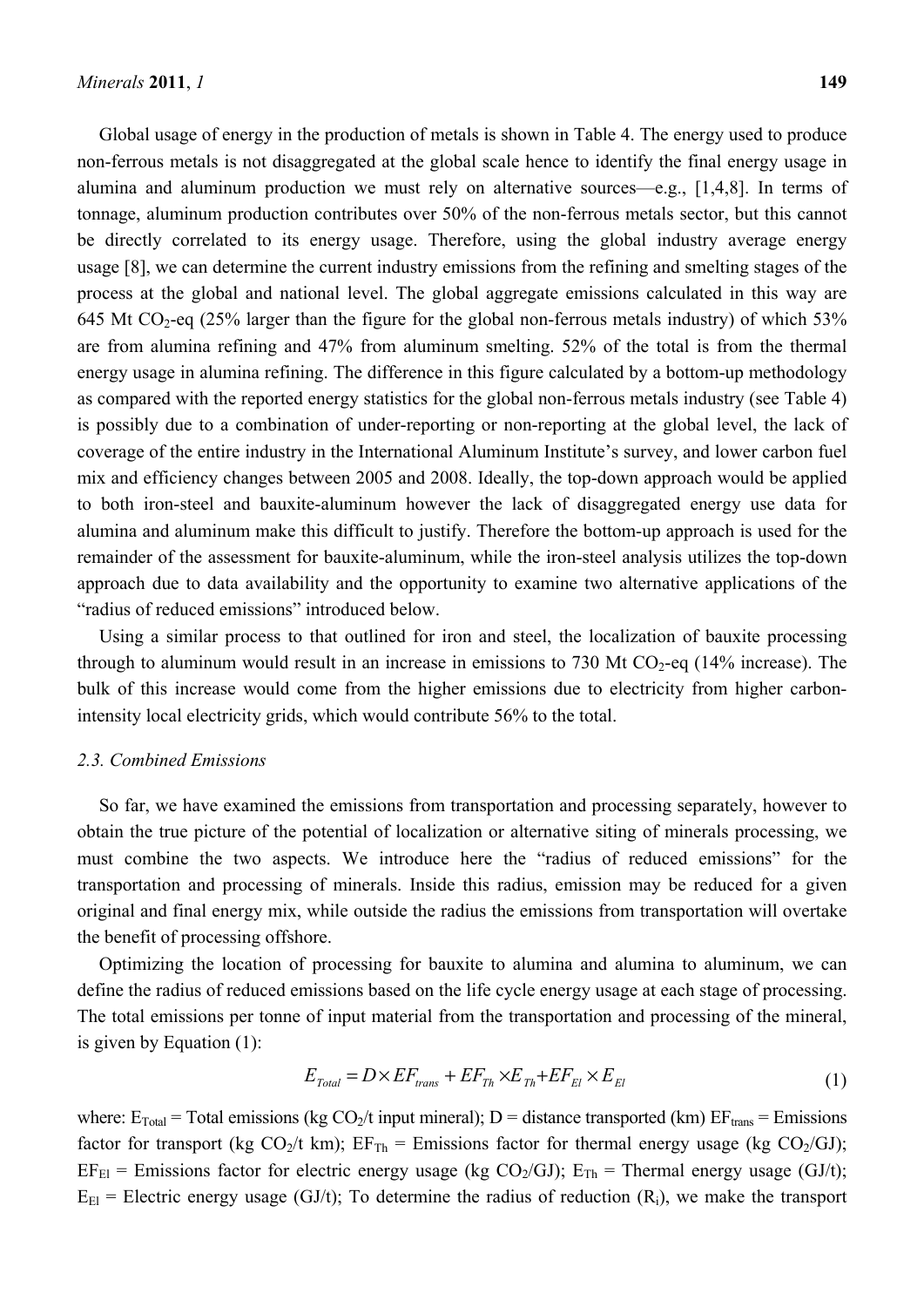*Minerals* **2011**, *1* **150**

emissions equivalent to the difference in processing emissions for the given process stage at the initial (A) or final location (B).

$$
R \times EF_{trans} = \left[ EF_{Th} \times E_{Th} + EF_{El} \times E_{El} \right]_B - \left[ EF_{Th} \times E_{Th} + EF_{El} \times E_{El} \right]_A
$$
  
\n
$$
R = \frac{\left[ EF_{Th} \times E_{Th} + EF_{El} \times E_{El} \right]_B - \left[ EF_{Th} \times E_{Th} + EF_{El} \times E_{El} \right]_A}{EF_{trans}}
$$
(2)

For the situations considered here, due to the lack of country-specific energy data, the thermal and electric energy usage figures are assumed to be the same in both locations. This leads to the following simplifications of the equations (with  $E_{th} = 4.3$  and  $E_{El} = 0.17$  substituted based on global average [8]):

For Bauxite processing:

$$
E_{Total} = D \times 0.021 + EF_{Th} \times 4.3 + EF_{EI} \times 0.17
$$
  

$$
R_{Bx} = \frac{4.3[EF_{Th,A} - EF_{Th,B}] + 0.17[EF_{EI,A} - EF_{EI,B}]}{0.021}
$$
 (3)

For Aluminium smelting the equations are further simplified due to the sole use of electricity (with  $E_{th} = 0$  and  $E_{El} = 28.6$  substituted based on global average [8]):

$$
E_{Total} = D \times 0.021 + EF_{EI} \times 28.6
$$
  

$$
R_{Al} = \frac{28.6[EF_{EI,A} - EF_{EI,B}]}{0.021} = 1362[EF_{EI,A} - EF_{EI,B}]
$$
 (4)

These equations can be utilized to determine which possible locations the bauxite and alumina could be exported to based on alternative energy mixes. For example, in the alumina situation, for coal-based electricity (35% efficiency) and gas-based electricity (50% efficiency) the emissions factors are 253 and 103 kg  $CO<sub>2</sub>/GI$  electricity respectively. Thus, the radius of reduction for shipping alumina from a country with coal-based electricity to another country with natural gas based electricity is over 200,000 km—so in all cases this is a feasible solution (longest direct trade routes are less than 25,000 km [17]). Using the reverse process, we can identify that, based on the historical average transportation of alumina and bauxite (5,060 km/tonne), the minimum difference in emissions factors required to make reductions in emissions for this distance would be 4 kg  $CO<sub>2</sub>$ -eq/GJ electricity. From this, analysis we can state that Mozambique, Norway and Iceland—all with less than  $1.5 \text{ kg CO}_2$ -eq/GJ electricity would be the location of choice for all global aluminum smelting at average or double the average transportation rates, as their nearest rivals are 7.6 kg CO<sub>2</sub>-eq/GJ or more. For bauxite, assuming coal use for all energy in location A and gas use for all energy in location B, the radius of reduction would be 8,800 km.

Likewise, we can develop the radius of reduction for iron and steel, but in this case we choose to use the current energy and emissions factors for steel produced in each country (derived from the top-down approach) rather than general energy usage rates (derived from the bottom-up approach) due to the lack of available data in the latter case. We must also take into account the need to transport coke. Thus the balance equation would take the form:

$$
E_{\text{Total}} = \left[ D_{\text{FeOre}} + \frac{m_{\text{coke}}}{m_{\text{FeOre}}} D_{\text{coke}} \right] \times EF_{\text{trans}} + EF_{\text{Steel}} \times \frac{m_{\text{steel}}}{m_{\text{FeOre}}} = \left[ D_{\text{FeOre}} + f_{\text{coke}} D_{\text{coke}} \right] \times EF_{\text{trans}} + EF_{\text{Steel}} \times f_{\text{Steel}} \tag{5}
$$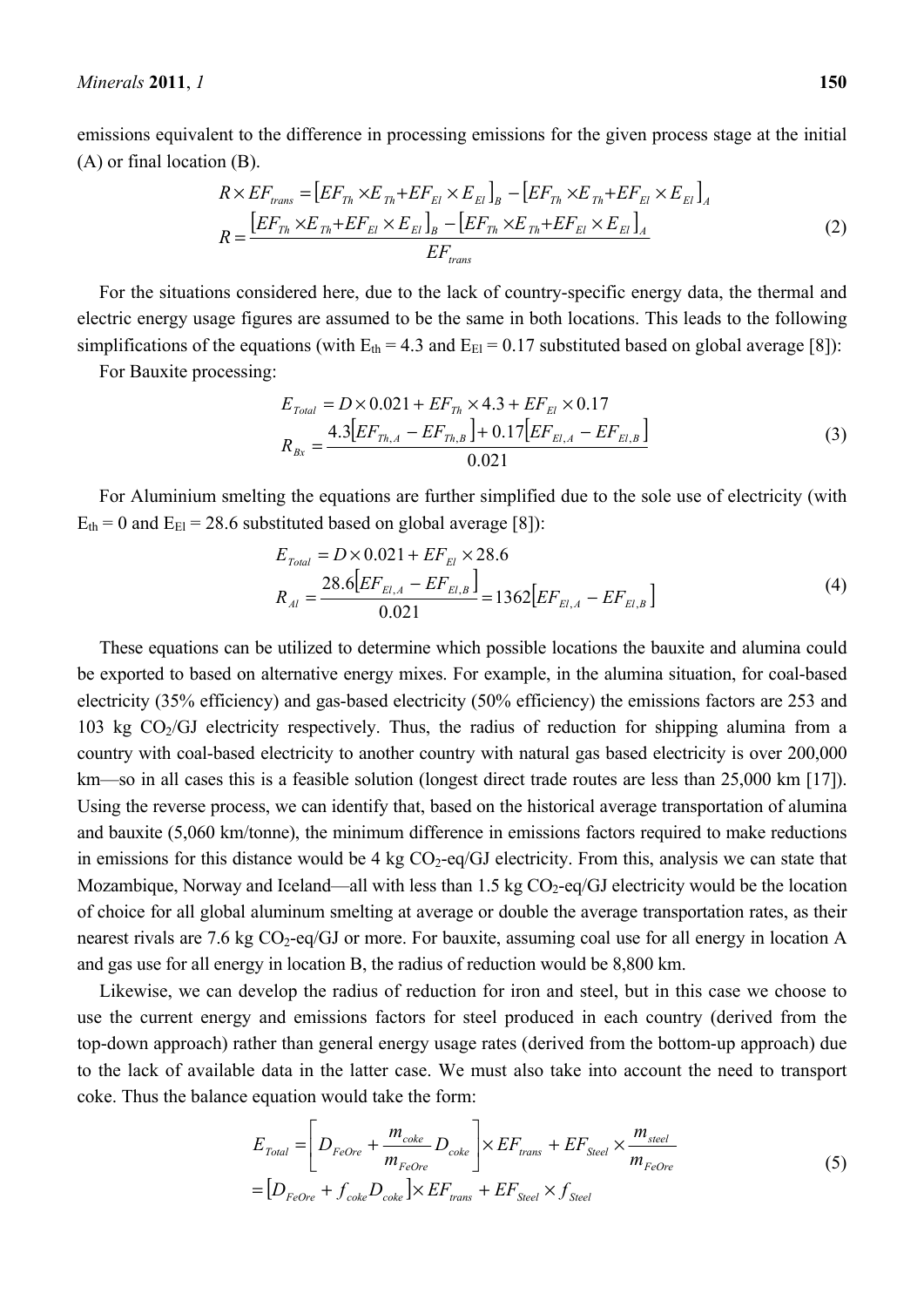where:  $D_{FeOre}$  = distance iron ore is transported (km);  $D_{Coke}$  = distance coking coal is transported (km);  $EF_{Steel}$  = the emissions per tonne of steel production (kg CO<sub>2</sub>-eq/t);  $f_{coke}$  = ratio of mass of coke (m<sub>coke</sub>) required to be transported per tonne of iron ore processed ( $m_{FeOre}$ );  $f_{Steel}$  = ratio of mass of steel ( $m_{Steel}$ ) produced per tonne of iron ore processed  $(m_{FeOre})$  (estimated as the grade).

Thus, equating the reduction in emissions again we can derive the reduction radius:

$$
R_{FeOre} = \frac{\left[EF_{Sleel} \times f_{Sleel}\right]_B - \left[EF_{Sleel} \times f_{Sleel}\right]_A}{EF_{trans}} - \left(\left[f_{coke}D_{coke}\right]_B - \left[f_{coke}D_{coke}\right]_A\right) \tag{6}
$$

The grade factor  $(f<sub>Steel</sub>)$  is available for all iron ore producing countries however, an average grade of 0.6 is used for those countries that produce steel entirely from imported iron ore. The coke ratio is assumed to be 0.24 for those countries where consumption data is not available. By way of example, using the data in Table 6, the radius of reduction for countries with characteristics similar to Australia and China would be 550 km, meaning that iron ore could only be shipped up to 550 km from China in order to reduce emissions—it could therefore not realistically be shipped to Australia for processing.

| Location                                      | A) China | (B) Australia      |
|-----------------------------------------------|----------|--------------------|
| $D_{\text{Coke}}\left(\text{km}\right)$       | 7000     | $4,500$ (domestic) |
| <b>L</b> coke                                 | 0.23     | 0.24               |
| $\rm f_{Stel}$                                | 0.33     | 0.61               |
| $EF_{\text{Stel}}$ (kg CO <sub>2</sub> -eq/t) |          |                    |

**Table 6.** Example radius of reduction.

This approach using the radius of reduction could be used to develop maps showing the potential for a resource to be transported to locations with lower emissions energy—these could be called emissions reduction contours (see Figure 1).



**Figure 1.** Example reduction radius contour map.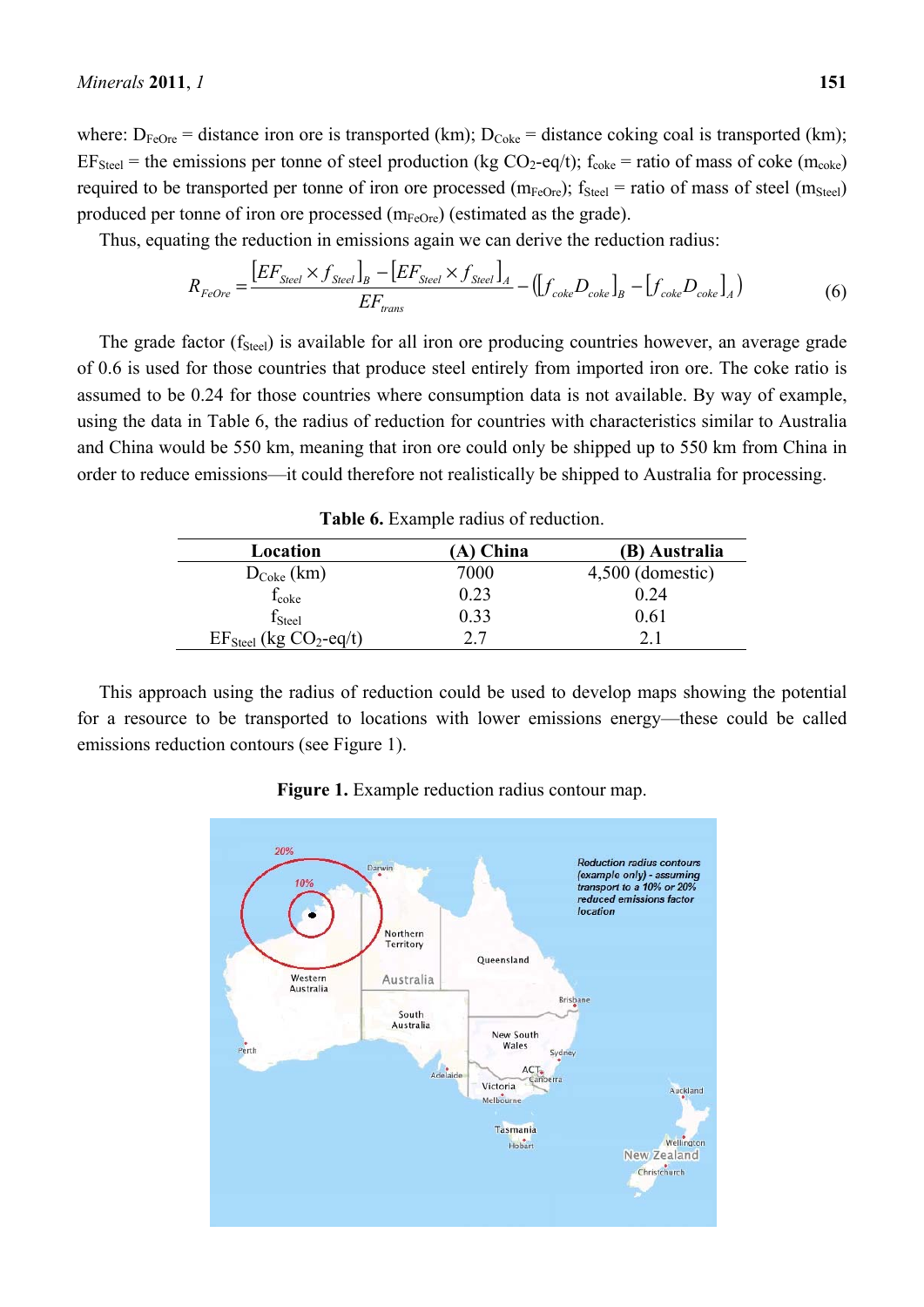For the assessment here, we calculated the radius of reduction for each mineral producing nation, with a key focus on the primary resource countries. The theoretical radius of reduction for aluminum smelting was also calculated for every country with data within the aluminum supply chain in a cross-wise comparison. These radii were used as a first-glance check in the subsequent analysis and the results of the full analysis confirmed their indicated increase or reduction in emissions. This cross-wise comparison is given as an Appendix.

#### *2.4. Scenarios*

In order to analyze the impact of processing in different locations, a number of selected scenarios were undertaken. The localization of production was addressed earlier, so the scenarios here are aimed at potential alternative locations.

For the aluminum production chain, it was considered (both for the current country-by-country emissions estimate and the alternative scenarios) that the processing of bauxite currently in countries that have coal reserves is likely to be fueled by coal—even if other fossil energy sources are available, the low cost of coal would make it the probable choice. For the reduction of emissions, it was proposed that thermal energy usage would be solely from natural gas. Radii of reduction were calculated for all countries assuming coal used domestically and gas used in the new location (Table 7 indicates the countries without a domestic gas supply—where gas-based processing would be unlikely). Norway is the country most attractive in terms of its reserves of gas and low carbon electricity. Less attractive (from the electricity emissions perspective) but still highly desirable locations for processing would be Brazil, Canada and Venezuela. So, the following scenarios were examined:

- 1. All alumina refining and aluminum smelting takes place in (a) Norway or (b) Brazil or (c) Canada (calculations made for all global processing occurring in each country)
- 2. Alumina refining and aluminum smelting take place in Norway, Brazil or Canada—whichever is closest to the bauxite production site.

|                             | No domestic coal or gas | No domestic gas        |
|-----------------------------|-------------------------|------------------------|
|                             | Dominican Republic      | Bosnia and Herzegovina |
|                             | Ghana                   | Greece                 |
|                             | Guinea                  | Hungary                |
|                             | Guyana                  | Montenegro             |
|                             | Jamaica                 | Mozambique             |
|                             | Suriname                | Sierra Leone           |
|                             |                         | Tanzania               |
|                             |                         | Turkey                 |
| Percentage of world bauxite | 20%                     | 3%                     |

**Table 7.** Bauxite producing countries with no major domestic gas reserves.

#### *2.5. No domestic Coal or Gas*

For the iron and steel industry, the data on emissions per tonne of production in the major producing countries was used to identify the potential emissions reduction under 3 scenarios: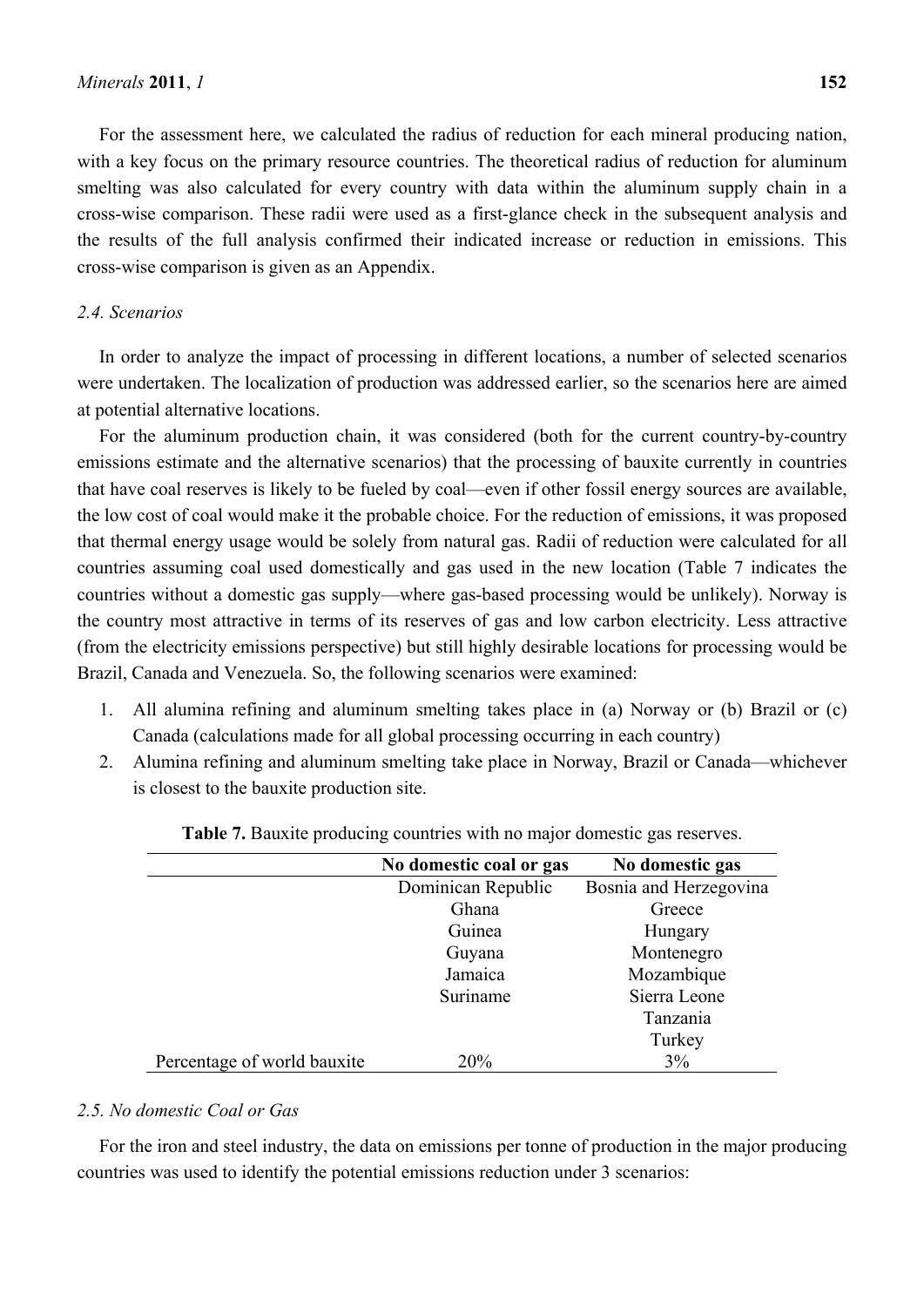- 1. Localization
- 2. Localization plus 20% charcoal substitution for coal
- 3. Localization plus 60% charcoal substitution for coal

The radius of reduction under these scenarios was used as an indicator of the most preferable locations.

## **3. Results and Discussion**

The results of the scenario analysis indicated that there is an overall benefit from relocating the production of aluminum. As shown in Table 8, there is an increase in emissions from the transportation of the entire bauxite production, but this is offset by the reduction in processing emissions from alumina refining. Furthermore, the largest reduction in emissions is seen in the aluminum smelting stage, with a significant potential reduction from all scenarios, but most notably from shipping all bauxite to Norway for processing on gas and low-emissions electricity. An alternative not examined here, but also worth further consideration, would be examining the potential for biomass to substitute for the thermal component of alumina refining—this would be particularly relevant given the location of most major bauxite resources in tropical or subtropical areas (due to their weathering origins) would also be expected to coincide with areas of high biomass growth rate potential.

**Table 8.** Results of the aluminum industry scenarios.

|                                                                                            | <b>Norway</b> | <b>Brazil</b> | Canada  | <b>Closest to Bauxite</b> |
|--------------------------------------------------------------------------------------------|---------------|---------------|---------|---------------------------|
| Transportation Emissions (kt $CO2$ -eq)                                                    | 63,200        | 50,900        | 39,700  | 35,800                    |
| Increase in transportation emissions compared to<br>present <sup>(1)</sup> (kt $CO_2$ -eq) | 54,200        | 41,900        | 30,700  | 26,800                    |
| Reduction in bauxite processing emissions $(ktCO2-eq)$                                     | 40,200        | 39,300        | 38,400  | 38,700                    |
| Reduction in $Al_2O_3$ processing emissions (kt $CO_2$ -eq)                                | 300,900       | 250,200       | 194,700 | 168,700                   |
| Overall reduction in emissions (kt $CO2$ -eq)                                              | 286,800       | 247,700       | 202,500 | 180,600                   |
| Percentage of current emissions <sup><math>(2)</math></sup>                                | 44%           | 38%           | 31%     | 28%                       |

Notes: (1) current transportation emissions are  $9,000$  kt  $CO<sub>2</sub>$ -eq as per Table 1; (2) Percentage of current aluminium industry—refining, smelting and transportation—654 Mt  $CO<sub>2</sub>$ -eq as calculated in section 2.2.

The scenario analysis for the iron and steel industry was based on the localization and use of alternative, renewable fuel in the form of charcoal, recognizing that under the current circumstances the radius of reduction indicates minimal benefit for exporting to other steel producing nations.

Assuming that countries producing and exporting coking coal do not need to import it under current circumstances, and that the non-exporting countries import coal at the global average transported distance, using a cross-wise comparison of the major steel and iron ore producing countries, the top countries under different conditions for the production of steel are shown in Table 9. The availability of domestic coking coal in these countries is the major factor in favoring production there, which may change given greater scrutiny of domestic coking coal transport—for instance, in the example above, if iron ore were processed to steel in Australia it would likely be done in the Pilbara region, thus requiring coal to be transported from the east coast to the west coast—4,500 km by sea. Ideally, if the data were available, the specific transportation routes for each country could be assessed however, data was not available for this assessment.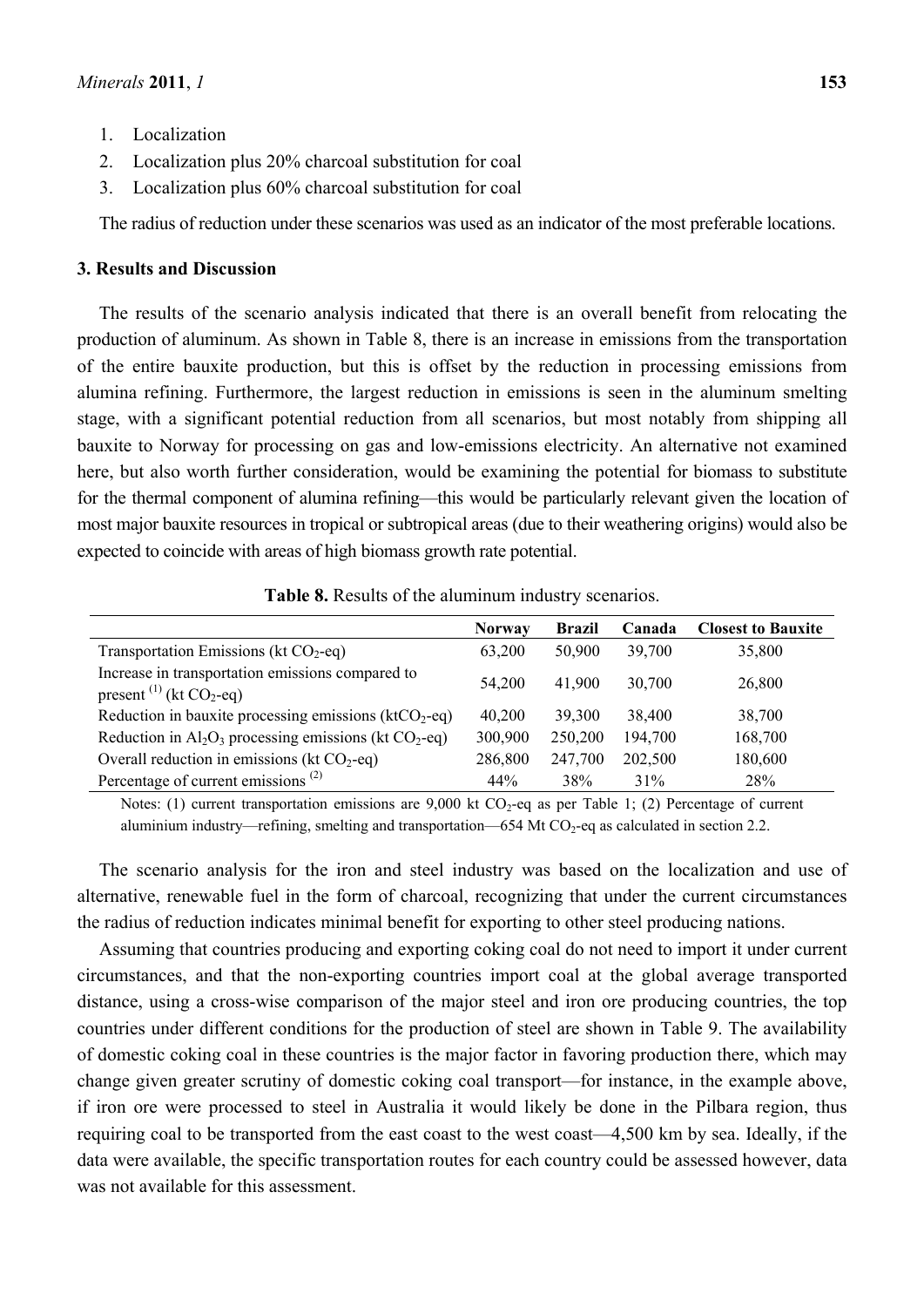|               | Top 10 countries           |               |                       |
|---------------|----------------------------|---------------|-----------------------|
| Current       | <b>Localized transport</b> | 20% charcoal  | 60% charcoal          |
| Kazakhstan    | Norway                     | Norway        | <b><i>Ukraine</i></b> |
| Colombia      | Pakistan                   | Pakistan      | Australia             |
| Australia     | Colombia                   | Colombia      | Canada                |
| Mongolia      | Australia                  | Australia     | Iran                  |
| Mexico        | <b>Russia</b>              | <b>Russia</b> | North Korea           |
| China         | Malaysia                   | Malaysia      | Russia                |
| Iran          | Morocco                    | Morocco       | Tunisia               |
| USA           | <b>China</b>               | China         | <b>Germany</b>        |
| <b>Russia</b> | <b>USA</b>                 | <b>USA</b>    | Mexico                |
| Indonesia     | Canada                     | Canada        | South Africa          |

**Table 9.** Top countries for the production of steel, based on the radius of reduction (current major producers highlighted).

The maximum and average radii of reduction under the different scenarios are shown in Table 10. The decrease in radii for the 60% charcoal scenario is indicative of the lower emissions potential for local production, while the increase in radii for the localization situation indicates the greater centralization and increased transportation of coking coal. From this analysis, the maximum radius of reduction is 5,555 km, meaning that the scope for reduction of emissions from transporting iron ore offshore is minimal. Two strategies were considered as potential for making export of iron ore to reduce emissions more viable. Firstly, the development of a significant charcoal industry and appropriate utilization technology in one or more countries could drive down emissions from steel making and thus increase the radius of reduction. Secondly, using the radius of reduction it may be possible to identify a number of countries on each continent with significantly higher efficiency and lower emissions per tonne of steel, to which the worse performing countries could export their iron ore.

|                |       |       | Current Localised 20% Charcoal 60% Charcoal |       |
|----------------|-------|-------|---------------------------------------------|-------|
| <b>Maximum</b> | 4.436 | 5.555 | 4.445                                       | 3.975 |
| Average        | 974   | 1.235 | 1.161                                       | 864   |

**Table 10.** Radii of reduction measures under different scenarios.

Results of the steel industry scenarios are shown in Table 11. Two important points can be seen from the scenarios. Firstly, that the localization of production does not eliminate all emissions from transportation—in particular, the transport of coking coal is still highly significant. Secondly, the reduction in coking coal imports through localization combined with the use of charcoal can be significantly more successful, and as gradually more charcoal is added to the mix, considerably more transport can be avoided as those countries with limited domestic coal resources become capable of supplying their coking needs domestically.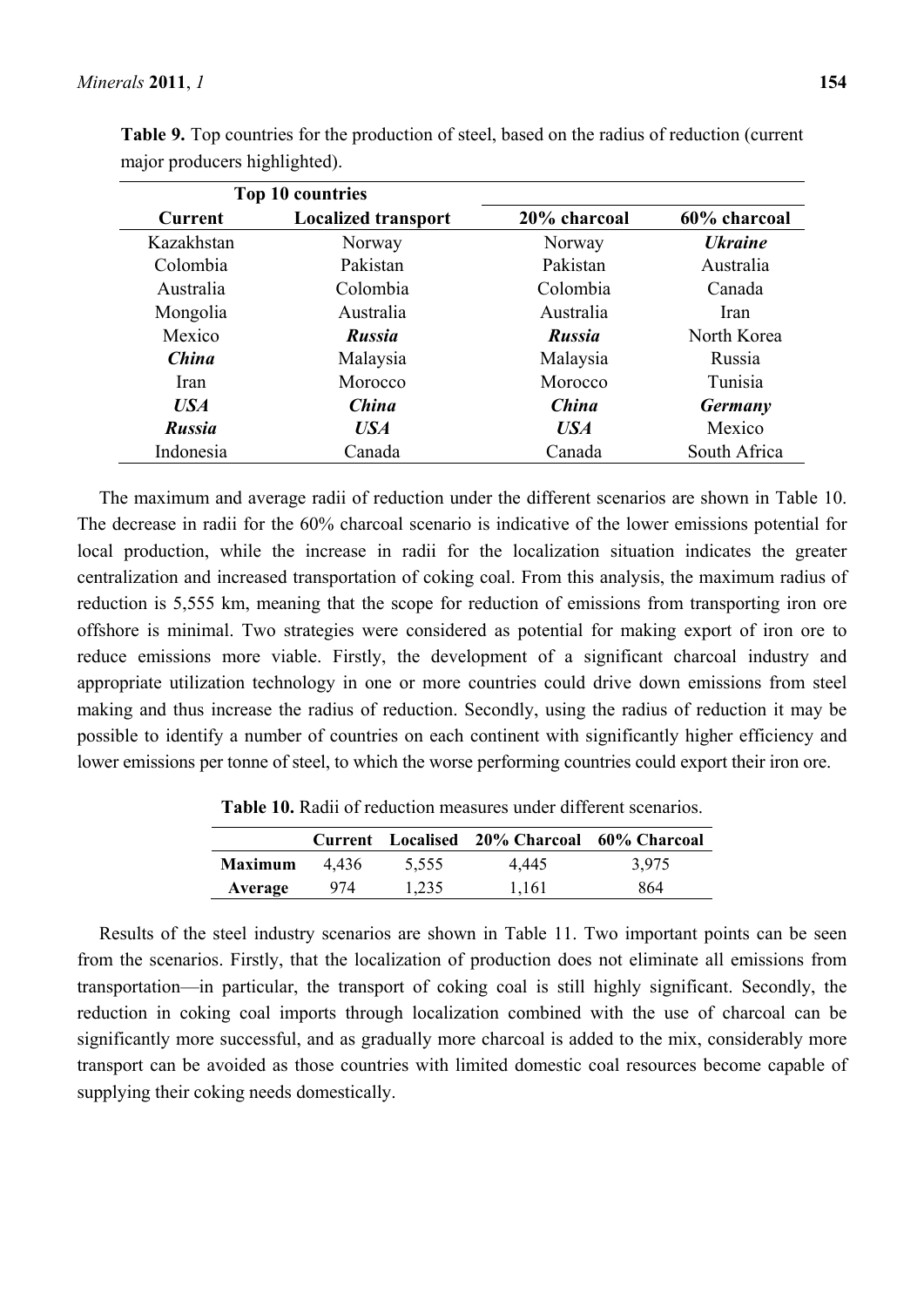|                 |                   | Emissions ( $MtCO2$ -eq) |                 |                             |
|-----------------|-------------------|--------------------------|-----------------|-----------------------------|
| <b>Scenario</b> | <b>Processing</b> | <b>Transportation</b>    | <b>Combined</b> | <b>Percentage reduction</b> |
| Current         | 2,559             | 207                      | 2,766           | $0\%$                       |
| Localization    | 2,337             | 32                       | 2,369           | 14%                         |
| Charcoal-20%    | 1,869             | 26                       | 1,895           | 31%                         |
| Charcoal-60%    | 934               | 13                       | 947             | 66%                         |

**Table 11.** Summary of iron and steel industry scenarios.

This study has a number of limitations that should be considered in the interpretation of these results. Firstly, this study has not examined the practical potential of producing the required amount of charcoal in the locations where it is needed. Additionally, the examination here has been limited to greenhouse gas emissions—which are one of many aspects of environmental and social impacts that would be affected by the proposed shifts in processing. There should also be consideration of burden shifting that might arise as a result of the scenarios—for example, the impacts of land use change and resource depletion from charcoal production or waste storage from mineral processing. Furthermore, the study has not considered financial costs—which are the current major driver in location of processing. Further research to cover these areas, and to examine the relocation of alternative minerals and alternative countries is recommended.

The two different variations on the method applied to the different commodities in this paper were a result of a lack of the ideal data. However, the methods attempt to approach the best estimate for regional data—as it is apparent that the local electricity, fuel reserves and fuel mix, are very important for the overall emissions. In the case of bauxite-aluminum, the regional electricity mix data was used with global energy use figures, and country-to-country transportation calculations. However, in the case of iron ore-steel, the regional fuel mixes were used and the transportation was limited to the provision of coal/coke which could not be exactly identified.

## **4. Conclusions**

This paper has demonstrated some of the potential reductions that could be possible from transferring processing of the bulk minerals to alternative locations. For aluminum smelting, Norway, Iceland or other countries with very low emissions electricity would be ideal, and the additional emissions from transport would be more than offset by the reductions in processing. With current grid electricity, localization of aluminum and alumina production in bauxite-producing countries, would result in an overall increase in emissions by roughly 14%. Relocating to Norway would result in a reduction over current emissions of approximately 44%.

For the steel industry, iron ore exportation for processing is seen to be counteractive in most cases as the radius of reduction of emissions is too low in most cases. The localization of processing and the use of charcoal substitution at 20% or 60% are seen to reduce industry emissions by 14%, 31% and 66% respectively.